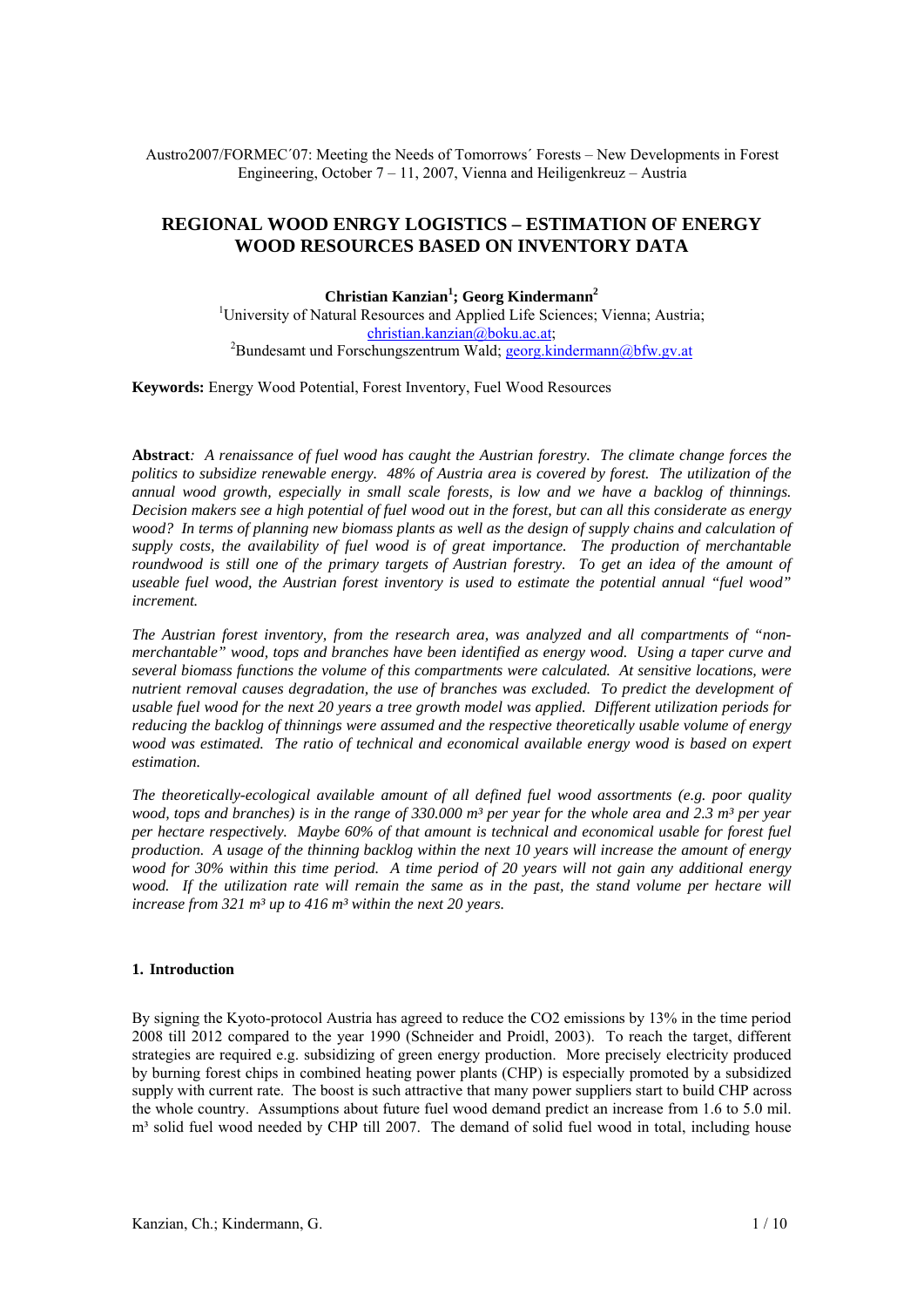heating and so on, was 10 mil.  $m<sup>3</sup>$  in 2000. Referring to the forecast in total this will double till 2010 (Katzensteiner and Nemestothy , 2006).

In the past mainly saw by-products and bark was used as solid fuels in heating plants. Forest chips did not play an important role, as the supply costs and the fuel quality were not acceptable (Stockinger and Obernberger, 1998; Kanzian et al., 2006). Through the renaissance of wood as solid fuel new questions came up regarding supply logistics and costs. The availability and the allocation of the resources has a great impact on the design of supply chains and the costs (Asikainen et al., 2001; Nord-Larsen and Talbot, 2004; Ranta, 2005; Kanzian et al., 2006). Different studies about fuel wood potential in Austria are published, but all of them take the top-down-principle to estimate the amount. The calculations are based on addition and deduction rates applied on the results of the national forest inventory (Lechner et al., 2003; Haas and Kranzl, 2002; Jonas, 2003; Hirschberger, 2006). This study results differ in a wide range and do not allow any forecasts and ecological, economical and technical barriers are neglected.

This preliminary study tries to use the bottom-up principle, which means the calculation of volume for different fuel wood assortments for each individual tree in the forest inventory and the summarization by different categories. A drawback is, that the raw data of the national inventory is not free available and has to be purchased. In the study three different harvesting strategies and different development of stocking and growth, caused by these three different harvesting strategies, have been examined for the next 20 years.

## **2. Material and methods**

## **2.1. Study area and data**

Beside the political districts, Austria is also divided in forestry districts. The study area involves the three forestry districts "Friesach, Feldkirchen and St. Veit" in southern Austria with a total forest land of 139,300 ha. Compared to the share of forest land in Austria, which is around 48%, these districts are rich in forest. The district "Friesach" has a forest share of 74%. The annual wood increment varies between 10.0 and 11.0 m<sup>3</sup>/ha/year. The annual harvest is in the range of 4.2 to 8.0 m<sup>3</sup>/ha/year. So the utilization rate is between 41% and 73%. In the region 94% are conifers trees, mostly spruce followed by fire, larch and pine.The remaining species belong to hardwood trees.

The Austrian forest inventory has a nation wide raster of grouped sample plots, which means that every 3.89 km a survey unit is located with four independent plots arranged in a square with a side length of 200 meters (Schieler and Hauk, 2001). This results in 375 sample plots inside the study area. At each plot the angle-count method is applied to trees with a diameter at breast high (DBH) greater than 105 mm. Trees with a DBH less than 105 mm are observed on a circular sample with a radius of 9.77 meters. The analysis in this study is based on the raw data of this area.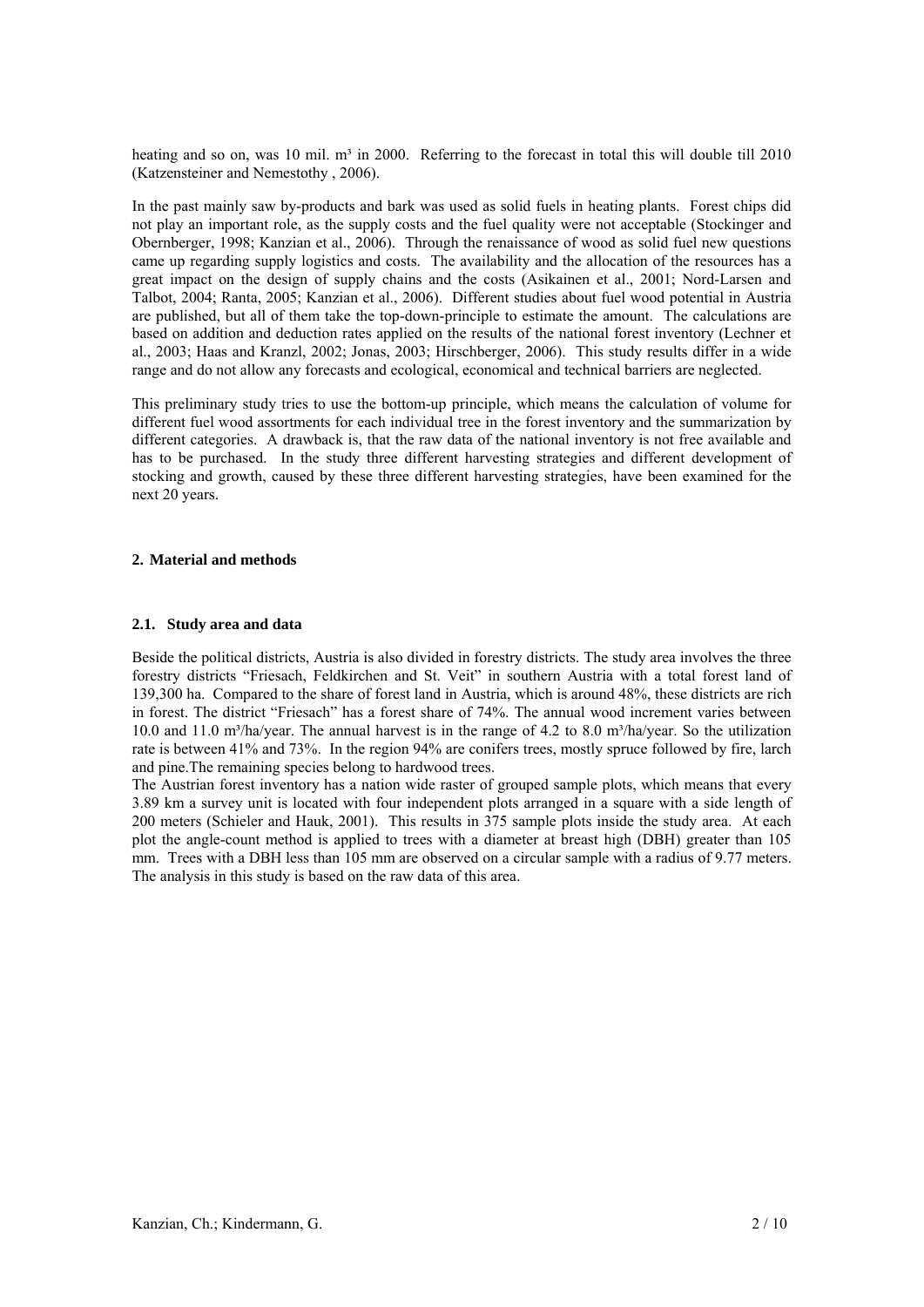

## **Figure 1: The study area in the southern part of Austria includes three different forestry districts shown in grey colours. The bars symbolise the annual growth and cut in these areas.**

#### **2.2. Potential of forest fuel and restrictions**

Smeets and Faaij (2007) distinguish between five types of potential which are the theoretical, technical, economical, ecological-economical and ecological. The theoretical potential includes all others, because it represents the maximum wood production. Per definition this must have the highest value compared to the others. If technical barriers applied to the theoretical fuel wood potential, the result will be the technical potential. The economical potential is defined as that part of the technical that can be produced at a profitable level. By adding some ecological limits to the economical restriction, a further decrease in the amount of fuel wood potential can be expected and leads to the economical-ecological potential. Applying only ecological barriers to the theoretical fuel wood potential will give some kind of ecological potential.

The evaluation of a technical or economical amount needs the prediction of harvesting technologies, productivities and in the end the profit margin. A lot of data, with a high quality and resolution (e.g. terrain models from laser scanning, stand data) will be required, which are actually not available. Even though having this data doesn't guaranty a proper result as there are still a bunch of unknown facts.

However this study focuses on the calculation of an ecological potential, where some assumptions on the harvestable potential will be made. In consideration of the ecological potential the following restrictions were defined. At sides where nutrient removal is an issue, the green parts should be left, so the use of tops and branches must be excluded. These sensitive sites have soils with deepness less than 30 cm, or belong to one of the following soil types: skeletal, rendzina and podsol soils. From this sides only poor quality wood will be harvested.

#### **2.3. Assortments of forest fuel**

In connection with forest fuel the term biomass is used very often, but per definition biomass includes all living substances above and below ground (Kramer, 1988). In Central Europe the use of wood for energy purposes is limited to the above ground vegetable biomass. That comprises assortments like poor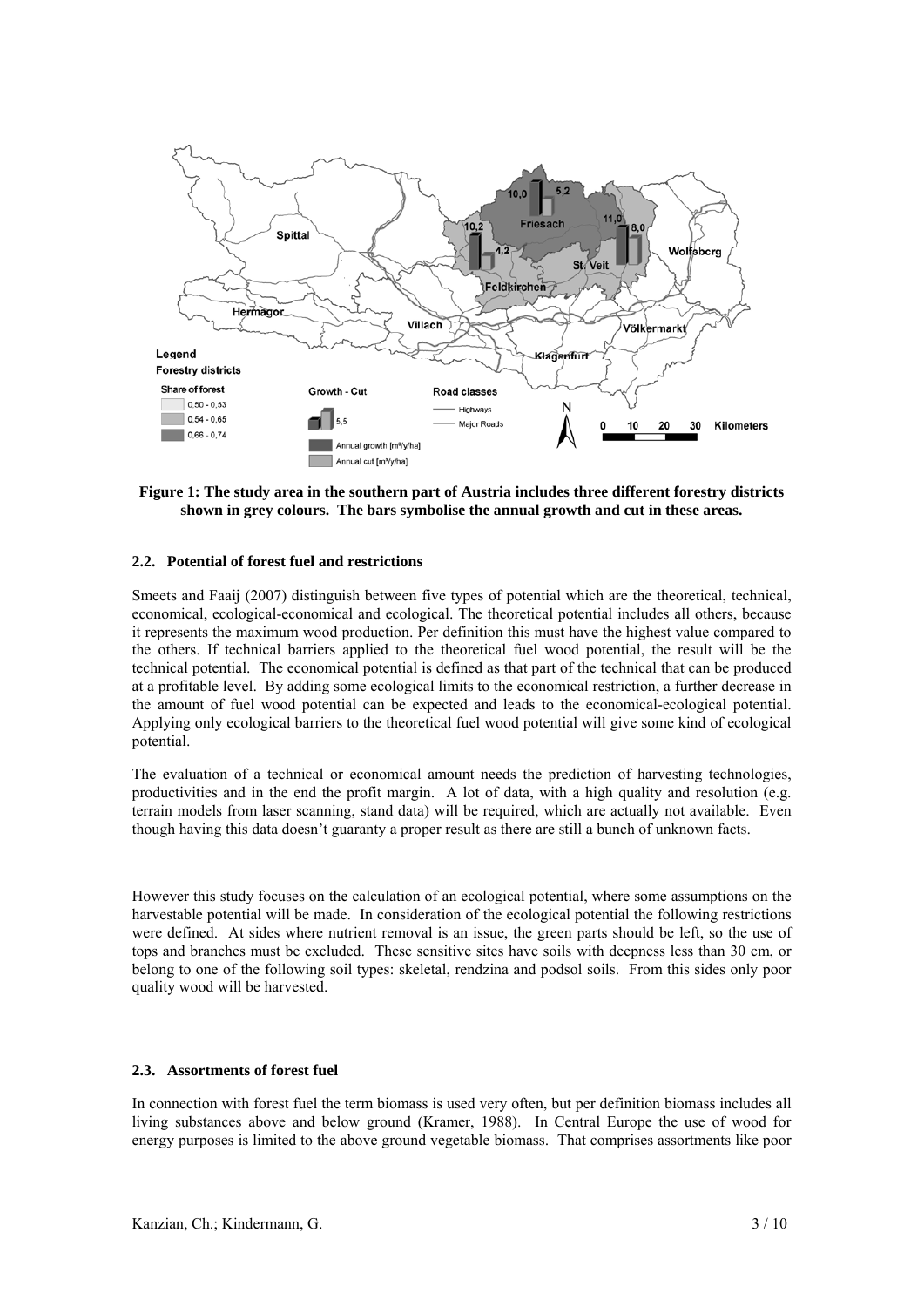quality round wood, crones and branches. Collecting stumps would be an additional option like it is done in Finland (Hakkila, 2004), but there are various restrictions especially in mountainous regions (soil erosion, forestry regulations and laws).

To estimate the volume of wood with is useable as fuel wood, from the inventory data, several assumptions have to be done. The Austrian timber trade regulations distinguish between soft- and hardwood. According to this different bucking diameters where chosen (Table 1). For merchantable softwood the common minimum diameter is 8 cm including bark. Together with the brown branches this will give an additional volume with is not utilized now. Also trees with a DBH less than 10 cm are possible resources of forest fuel. An option to gain more fuel would be a change in the bucking strategy as an increase of the last cross cut diameter from 8 to 15 cm. Poor quality wood includes parts of the stem affected by root rot for example. To determine weather a standing tree is affected and if yes, how much of the stem is rotten, is a basically problem of forest inventories. There are significant correlations between sample trees of inventories and commercial assortments concerning quality, however there is a great variance between different regions and enterprises (Sterba et al., 2003). Nevertheless the national inventory defines several kinds of damages (harvesting, rock fall, deer bark stripping) and the presumption is that the first 2 meters of an affected stem are poor quality (Table 1).

Because of the low share of hardwood trees species in the study area, it makes no senses to define more than two assortments of hardwood. So for the species beech, oak, ash and Sycamore/Maple all compartments with a diameter less than 25 cm are treated as energy wood. For all other species the whole amount of stem and crone wood will be assigned to fuel wood.

| Softwood | Parts of the stem with a diameter less than 8 cm with bark (top)                                             |  |  |  |
|----------|--------------------------------------------------------------------------------------------------------------|--|--|--|
|          | Branches without needles (brown)                                                                             |  |  |  |
|          | poor quality wood (first 2 meters of damaged stems)                                                          |  |  |  |
|          | Trees with a DBH less than 10 cm                                                                             |  |  |  |
|          | Optional: assortments with a mid diameter less than 15 cm down to 8 cm<br>top diameter                       |  |  |  |
| Hardwood | Crone and branches below a diameter of 25 cm with bark for the species<br>beech, oak, ash and Sycamore/Maple |  |  |  |
|          | Total amount of stem and crone wood for all other species                                                    |  |  |  |

#### **Table 1: Definitions of compartments and assortments which can be used as forest fuel.**

#### **2.4. Volume calculations**

The volumes in solid cubic meter of the defined assortments are calculated for each stem in the inventory database separately. For softwood the taper curve from Pöytäniemi (1981) was applied. The stump high (high of felling cut from ground) was set to 30 cm. To calculate the dry mass of softwood branches the biomass functions from Cerny (1990) were used (1, 2). The functions take the DBH (d) in centimeters and the tree high (h) in meters as input parameters. The dry mass was converted by the factor 0.43 g/cm<sup>3</sup> to volume.

$$
dry\_mass\_living\_branches[kg] = 0.00045394*(d^{2}*h)^{1.1262}
$$
 (1)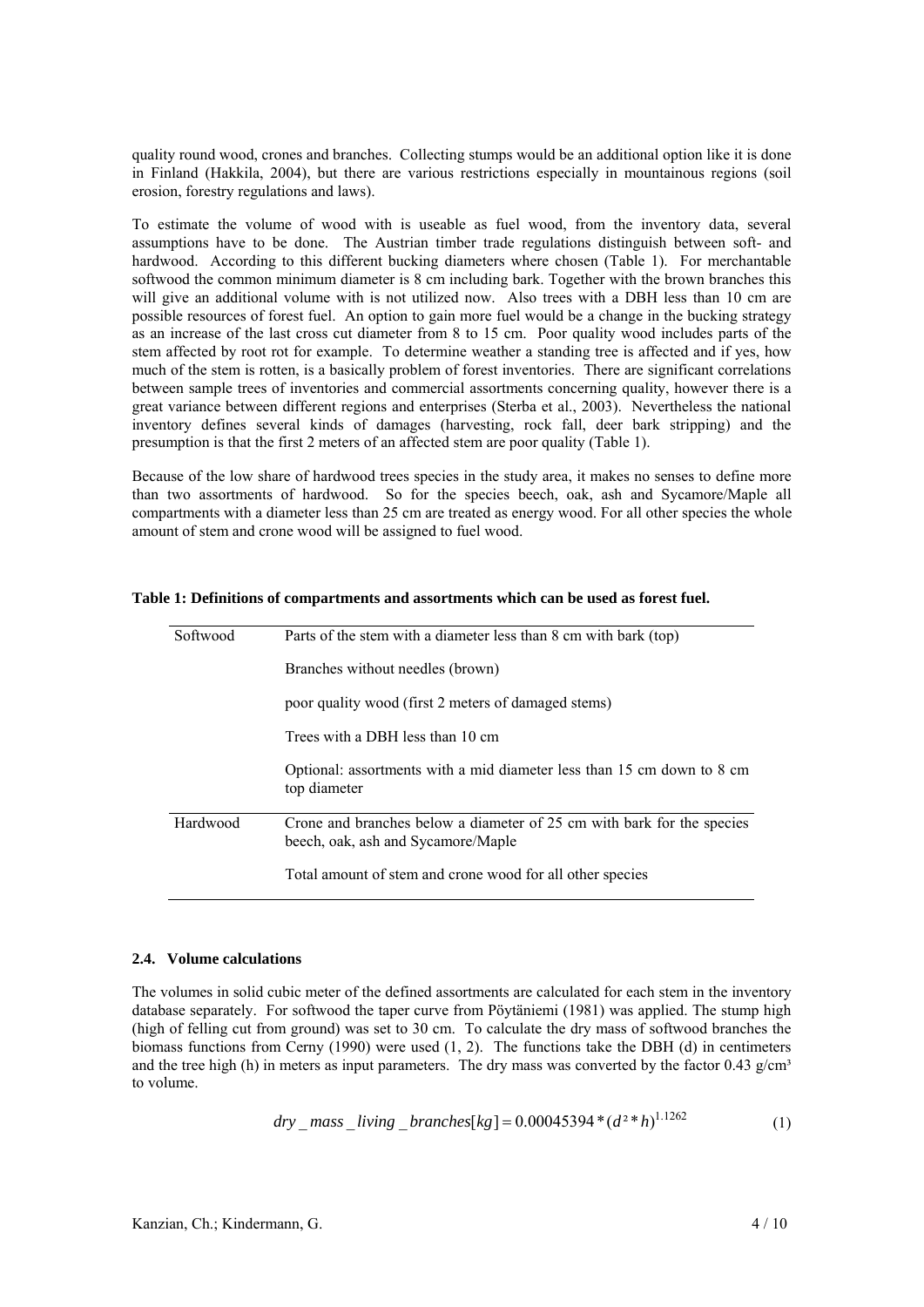$$
dry\_mass\_dead\_branches[kg] = 0.021705*(d^{2}*h)^{0.60715}
$$
\n(2)

The volume calculation of the hardwood is based on two functions. For the parts of the stem with a diameter larger than 7 cm the formula after Kennel (1972) und for the parts with a diameter less than 7 cm the equation from Pellinen (1986) was used  $(3, 4)$ . Both require the DBH  $(d)$  in cm and tree high  $(h)$ in m to calculate the volume in solid cubic meter. The calculated volume includes the stump. Therefore the volume was reduced by the volume of a cylinder with the high of 30 cm – same stump high as for softwood – and the diameter of the stump at the felling cut.

$$
V_d = \frac{d^2 \pi}{40000} h(0.444907 - \frac{107.345}{d^3} + 0.00000610582d^2 + \frac{0.467061}{h} + 0.00126815h)
$$
 (3)

$$
V_r = 0.01664061 + 0.00000072179dh^2 + 0.00000252d^3
$$
 (4)

## **2.5. Utilization and harvesting scenarios**

The growth simulation for the next 10 and 20 years respectively requires the prediction of trees to be removed. Trees which could be cut because of tending are marked in the database, but the final felling of trees is unknown. Because of the inventory design – using fixed plots with repeated surveys - the database contains information about already removed trees. Trees, which are cut or removed at final, are grouped into following classes:

- clear cut with an area greater than 500 m²,
- single tree selection and
- salvage cut (wind throw, wind- and snow break).

For each group a model was developed to predict the removal of a tree. The models (5, 6, 7) calculate the possibility of cutting within the next five years on the parameters: basal area in m<sup>2</sup>ha<sup>-1</sup> (gha), DBH in cm (d), soft- or hardwood (duba), land owner category (duea), inclination (neig), HD-value (hd) and meters above sea level (duseeh).

1

$$
\rho_{Kahlhib} = \frac{1}{1 + e^{-(3.708 + 0.01247gha + 0.01315d + 0.3089duba - 0.8887duea - 0.1249neig)}}\tag{5}
$$

$$
\rho_{\text{Einzel}} = 0.01073\tag{6}
$$

$$
\rho_{\text{Zufall}} = \frac{1}{1 + e^{-(7.159 - 0.8647 \cdot \text{duba} - 0.02295 \cdot \text{d} + 0.0181 \cdot \text{hd} + 2.035 \cdot \text{duseeh})}}(7)
$$

Three different scenarios of cutting strategies were developed to show the possible effects of increasing tending operations. The first one represents the actual state of utilization, which means that the same amount of timber will be cut as during the last inventory period from 1996 to 2002. The forest growth simulation model Prognaus and the listed prediction models above were use to calculate the development of the stocking volume for the next 10 and 20 years respectively. Scenario two and three presume different time periods of harvesting the trees which have been selected by the inventory as backlog of tending. For the scenario two a period of 10 years is assumed to harvest the backlog, whereas 50% of the marked stems in the database are removed at the begin of the simulation and the rest 5 years later. In the scenario three the harvest is done during a time period of 20 years, whereas 25% of the marked stems are removed at the beginning, 33% after 5 years, 50% of the still standing trees after 10 years and finally the rest of them after 15 years.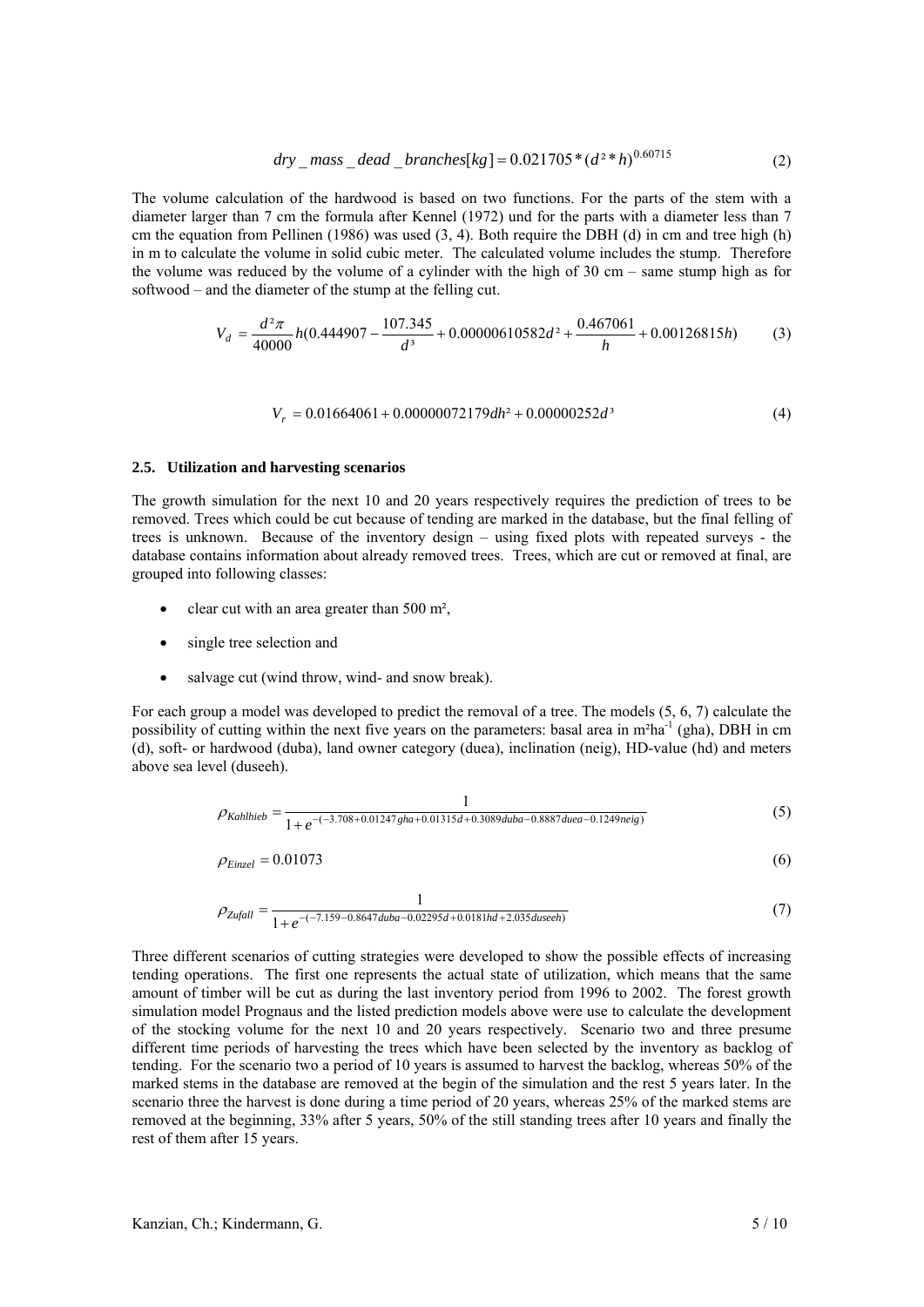The amounts of fuel wood were calculated for each single tree and have been summed up by different categories like forest district, terrain slope higher than 30%, terrain slope less than or equal to 30% and type of land owner e.g. state forest, private owner up to 200 ha and ownership larger than 200 ha. To give some information about the data quality the standard error for each category was computed.

#### **3. Results**

Looking at scenario 1, which reflects the actual state, the sum of all defined assortments gives an amount of energy wood of 2.3 m<sup>3</sup> solid per year and hectare  $(m^3a^{-1}ha^{-1})$  in average. The highest percentage of the potential is covered by the assortment softwood tops and branches with 39% followed by softwood 8 – 15 cm with 30%. Softwood of poor quality shows with 8% a low proportion. Compared to the distribution of tree species hardwood has an importance as fuel wood with a share of 23% (Figure 2).

If the backlog of omitted tendings and thinnings will be harvested within the next 10 years, the average potential will raise by 30% up to 3.0  $m<sup>3</sup>a<sup>-1</sup>ha<sup>-1</sup>$ . In this case especially a higher proportion of softwood tops and branches as well as the assortment  $8 - 15$  cm can be expected. At scenario 3 the total amount of fuel wood will be the same as for scenario 1. The slightly different harvesting strategy causes a change of the distribution of fuel wood assortments. The percentage of hardwood increases for the benefit of softwood (Figure 2). It can be assumed that the backlog of tending and thinning effects mostly softwood stands.



**Figure 2: Potential of fuel wood by three different utilization scenarios and aggregated assortments.** 

A classification and a calculation respectively for each forestry district can be made, but it is afflicted by a high standard error. The total amount of fuel wood has a standard error of 17.6% for the district "Friesach", 20.6% for "St. Veit" and 39.4% for "Feldkirchen".

Additional some information regarding the land ownership and an idea of what is technical-economical harvestable is needed. A limit for wheeled forest machinery is the gradient. Slopes up to an inclination of 30% are treated as accessible terrain for harvesters, forwarders and skidders. On steeper slopes the extraction by cable yarders is preferable. In Austria the type of land owner ship or more precisely the size of property owned by one person, has an influence on the annual cut to growth ratio (utilization rate). The Austrian forest inventory distinguishes between different categories of land owner ship. An ownership with less than 200 ha is assigned as small scale land owner. The category of land owners with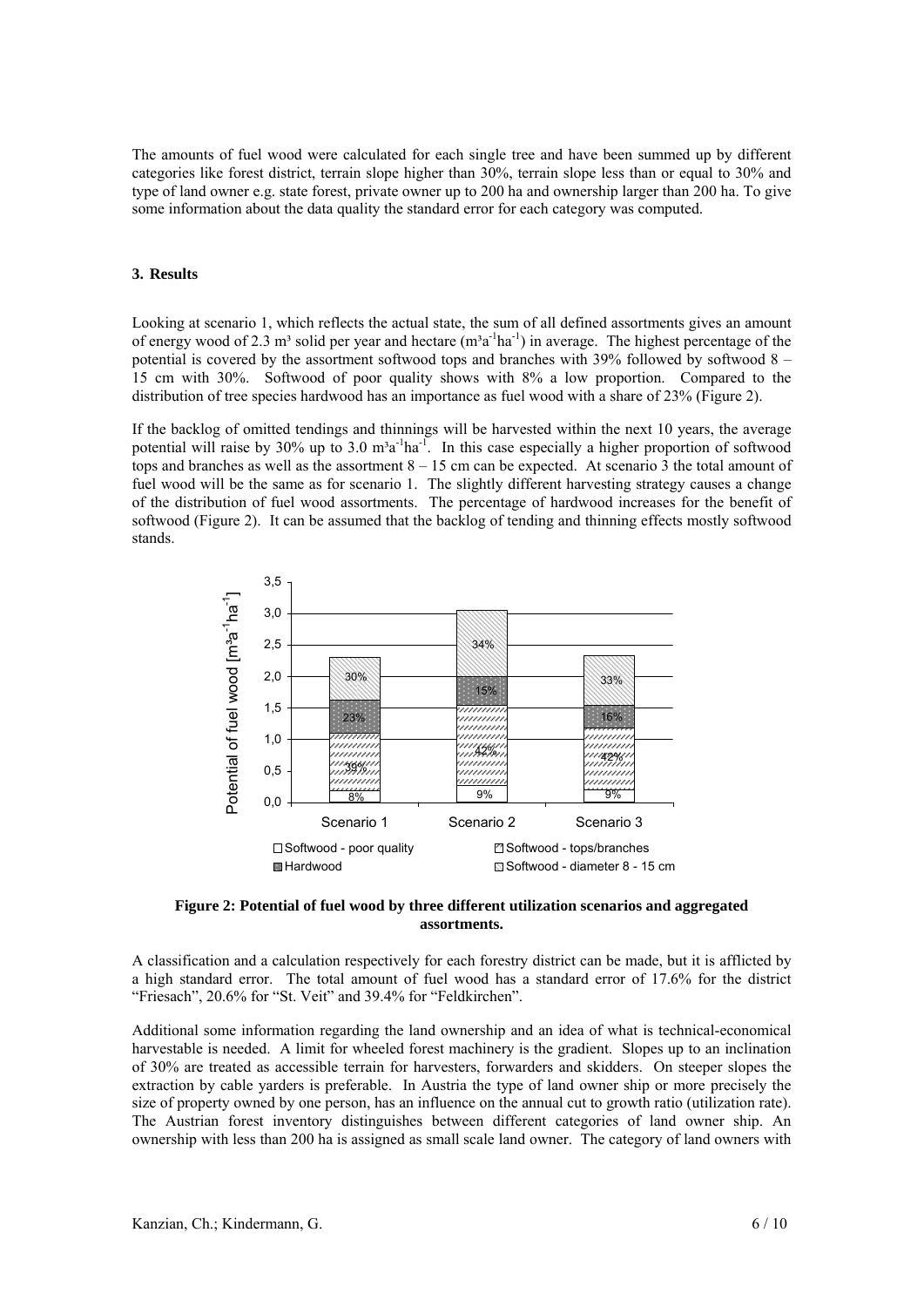more than 200 ha has a utilization rate closely to one, but small scale land owners harvest approximately 50% of the annual growth.

In total a potential of  $326,000 \text{ m}^3\text{a}^{-1}$  of fuel wood is available in the three districts. Most of the forest land in the examined region belongs to the category small scale, which is reflected by the amount of potential usable fuel wood. For example tops and branches in the category land owner ship ≤200 ha and slope gradient ≤30% does have a potential of 51,000 m<sup>3</sup>a<sup>-1</sup>. At the category >200 ha there is only a fifth of that,  $10,000 \text{ m}^3\text{a}^{-1}$  of fuel wood, available (Table 2).

In the defined scenarios 2 and 3 the ecological potential of fuel wood changes a long the categories in reference to scenario 1 remarkable. In the category slope gradient ≤30% the potential is in scenario 1 193,000  $m^3a^{-1}$ . Surprisingly the amount decreases in scenario 2 to 114,000  $m^3a^{-1}$  or 59% and the potential increases by more than two times. One reason for that is that the prediction of harvesting is mainly based on tree dimensions. A second cause is that the model does not take into account how much is harvested in total and also does not try to balance the amount over the time.

**Table 2: Fuel wood potential at scenario 1 in the study area categorized by land owner ship and slope gradient.** 

| Category           |                   | -<br>Softwood $\left[\text{m}^3\text{V}\right]$ |                   |             | Hardwood   | in total   |
|--------------------|-------------------|-------------------------------------------------|-------------------|-------------|------------|------------|
| land owner<br>ship | slope<br>gradient | poor<br>quality                                 | branches/<br>tops | $8 - 15$ cm | $[m^3y^1]$ | $[m^3y^1]$ |
| ≤200 ha            | $>30\%$           | 7000                                            | 44000             | 24000       | 12000      | 87000      |
|                    | ≤30%              | 9000                                            | 51000             | 52000       | 63000      | 175000     |
| >200 ha            | $>30\%$           | 9000                                            | 23000             | 14000       | 0          | 46000      |
|                    | ≤30%              | 1000                                            | 10000             | 7000        | 0          | 18000      |
| sum                |                   | 26000                                           | 128000            | 97000       | 75000      | 326000     |

| Table 3: Ecological potential of fuel wood compute by biomass functions with inventory data as |  |  |
|------------------------------------------------------------------------------------------------|--|--|
|                                                                                                |  |  |

| base.      |         |            |      |                       |      |            |      |  |
|------------|---------|------------|------|-----------------------|------|------------|------|--|
|            |         | Scenario 1 |      | <b>Scenario 2</b>     |      | Scenario 2 |      |  |
| Category   |         | [m3y-1]    | [%]  | $\lceil m^3y-1\rceil$ | [%]  | $[m3y-1]$  | [%]  |  |
| land owner | ≤200 ha | 263000     | 100% | 343000                | 130% | 259000     | 98%  |  |
| ship       | >200 ha | 64000      | 100% | 90000                 | 141% | 71000      | 111% |  |
| slope      | $>30\%$ | 134000     | 100% | 319000                | 238% | 240000     | 179% |  |
| gradient   | ≤30%    | 193000     | 100% | 114000                | 59%  | 91000      | 47%  |  |
| total      |         | 327000     | 100% | 433000                | 132% | 330000     | 101% |  |

Sustainability is one guiding idea of typical forest management plans in Central Europe. The measurement of sustainability is difficult. Traditional forest management plans try to have a sustainable stock, which can be calculated by various formulas which are based on yield tables. The change in growing stock could indicate whether the defined scenario is sustainable or not. If the harvesting behavior does not change, the growing stock will increase from 321 m<sup>3</sup>ha<sup>-1</sup> in 2002 to 369 m<sup>3</sup>ha<sup>-1</sup> in 2012 and finally to  $416 \text{ m}^3\text{ha}^{-1}$  in 2022. Scenario 2, where the annual cut increases by more than 30%, keeps the growing stock at the same level. Compared to scenario 1 the growing stock will increase a bit slower within the next 20 years (Figure 3).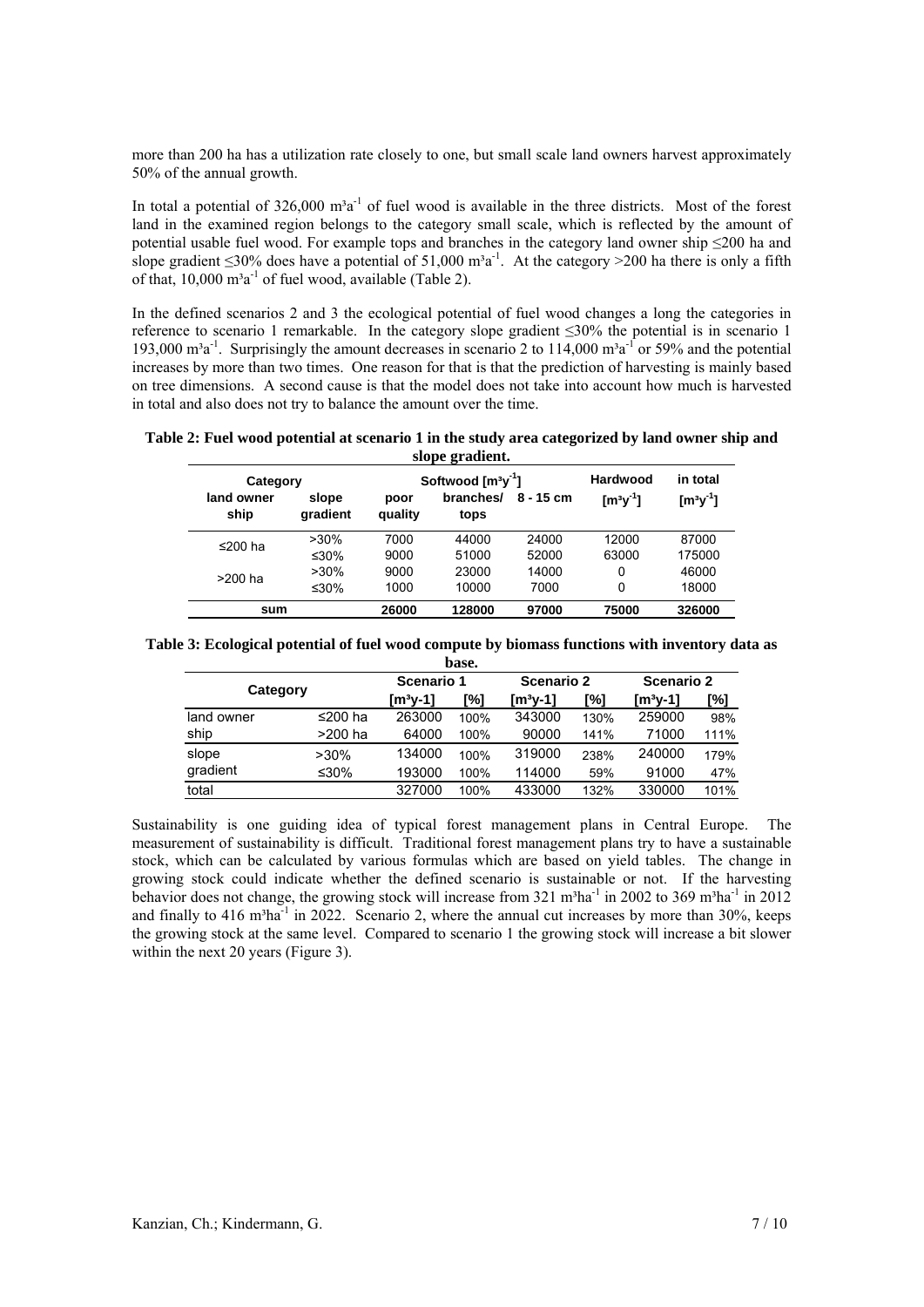

**Figure 3: Changes in growing stock along the defined scenarios.** 

# **4. Discussion and conclusions**

The ecological potential shows the amount of fuel wood at the site. How much of this potential is harvestable in steep terrain is unknown. For the flat terrain different experiences are available (Hakkila, 2004). Nevertheless collecting slash with forwarders like in Finland e.g. will not be introduced in Austria in the next decades because of various reasons like nutrient removal and costs properly. In steep terrain, the use of high mechanized harvesting systems, is common, especially in forest enterprises. The whole tree harvesting system, where the trees processed at the landing, offers the possibility to utilize the harvesting residuals for energy purposes afterwards. Lick (1989) investigated the proportion of dry and green branches which remains in the stand. Therefore he weighted 36 spruce trees before and after logging. The results show that 25% of dry and green branches lost during logging.

Beside ecological also the economical impacts of nutrient removal must be taken in consideration. In experimental stands of spruce after tending and consequent removal of all green material a decrease in growth of 20% was proven (Sterba, 2003 A reduction of growth of 5 till 18% in precommercial thinnings was measured by Nord-Larsen (2002) within the first four years after thinning. Jacobsen et al. (2000) verified a growth reduction of 5 till 6% in spruce and pine stands after thinning. However, the impacts of real harvests, where the whole tree system was used, had not been investigated (Sterba, 2003).

To get an idea how much of the ecological potential is technical-economical harvestable, several assumption can be made. In cable yarding terrain half of the harvest will be done by the whole tree system, whereas 25% of the branches will remain in the stand. This will reduce the potential of 128,000  $m<sup>3</sup>a<sup>-1</sup>$  from scenario 1 to 26,000  $m<sup>3</sup>a<sup>-1</sup>$  technical-economical harvestable wood. The statistics of the annual cut show that conventional fuel wood has a high proportion in the land owner category ≤200 ha, so this amount will not reach the market (Table 4).

The assortment softwood 8-15 cm represents an area of conflict between pulp and board industry and heating plants. How much of the material will be delivered to one of this competitors is influenced by the market price (Thess et al., 2004). Without that volume a technical-economical-ecological fuel wood potential of  $111,000 \text{ m}^3\text{a}^{-1}$  can be expected in the study area.

The study shows that inventory data can be used to estimate fuel wood potential. Nevertheless there is a lack of knowledge in this study field, which has to be closed in the near future. Anyway the results give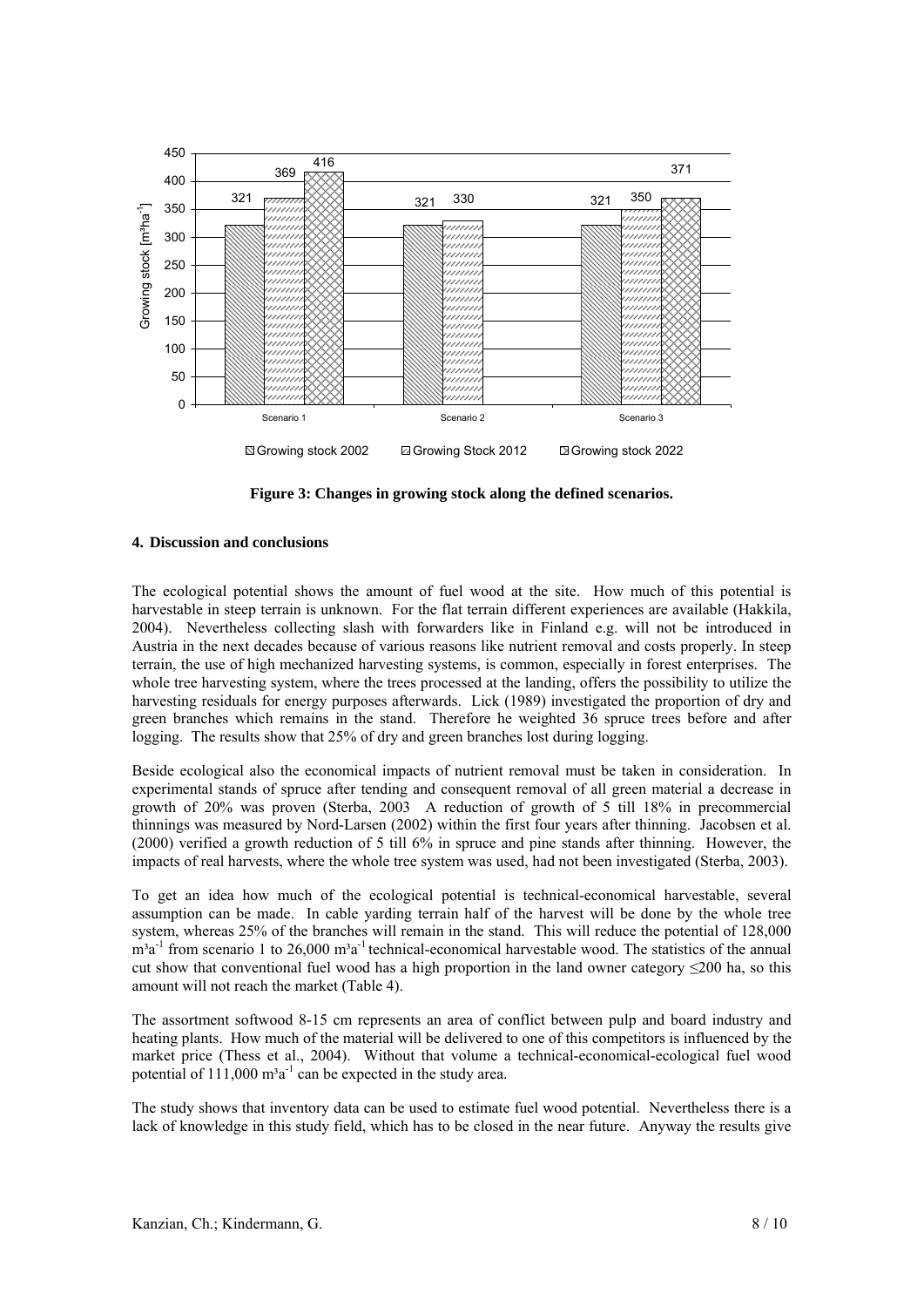a first estimation of the regional fuel wood potential and can be used as a reference for further calculations.

| Category           |                   | Softwood $[m3y-1]$       |                          |             | Hardwood                               | in total                               |
|--------------------|-------------------|--------------------------|--------------------------|-------------|----------------------------------------|----------------------------------------|
| land owner<br>ship | slope<br>gradient | low<br>quality           | branches/<br>tops        | $8 - 15$ cm | $\left[\text{m}^3\text{y}^{-1}\right]$ | $\left[\text{m}^3\text{y}^{-1}\right]$ |
| ≤200 ha            | $>30\%$           | $\overline{\phantom{0}}$ | 17000                    | 24000       | 12000                                  | 53000                                  |
|                    | ≤30%              | -                        | $\overline{\phantom{0}}$ | 52000       | 63000                                  | 115000                                 |
| >200 ha            | $>30\%$           | 9000                     | 9000                     | 14000       | -                                      | 32000                                  |
|                    | ≤30%              | 1000                     | $\overline{\phantom{0}}$ | 7000        | ۰                                      | 8000                                   |
| sum                |                   | 10000                    | 26000                    | 97000       | 75000                                  | 208000                                 |

**Table 4: Technical-economical potential of fuel wood taking ecological restrictions into account.** 

## **5. References**

Asikainen, A.; Ranta, T. & Laitila, J. (2001),Large-scale forest fuel procurement, *in* P Pelkonen; P Hakkila; T Karjalainen & B Schlamadinger, ed.,'Woody Biomass as an Energy Source – Challenges in Europe', European Forest Institute (EFI), , pp. 73-78.

Cerny, M. (1990), 'Biomass of Picea abies (L.) Karst. in Midwestern Bohemia', *Scandinavian journal of forest Research*, 83--95.

Haas, R. & Kranzl, L. (2002),'Bioenergie und Gesamtwirtschaft - Analyse der volkswirtschaftlichen Bedeutung der energeitischen Nutzung von Biomasse für Heizzwecke und Entwicklung von effizienten Förderstrategien für Österreich', Technical report, Technische Universität Wien, Institut für elektrische Anlagen und Energiewirtschaft, 239.

Hakkila, P. (2004),'Developing technology for large-scale production of forest chips - Wood Energy Technology Programme 1999 - 2003', Technical report, VTT Processes, 99.

Hirschberger, P. (2006),'Potenziale der Biomassenutzung aus dem Österreichischen Wald unter Berücksichtigung der Biodiversität - Naturverträgliche Nutzung forstlicher Biomasse zur WärmeundStromgewinnung unter besonderer Berücksichtigung der Flächen der Österreichischen Bundesforste', Technical report, WWF Österreich, 60.

Jacobson, S.; Kukkola, M.; Mälkönen, E. & Tveite, B. (2000), 'Impact of whole-tree harvesting and compensatory fertilization on growth of coniferous thinning stands', *Forest Ecology and Management* **129**(1-3), 41--51.

Jonas, A. (2003), *Potentiale für biogene Rohstoffe zur energetischen Nutzung*, Agrar Plus GmbH, chapter Potentialabschätzung Waldhackgut, pp. 58 - 136.

Kanzian, C.; Holzleitner, F.; Kindermann, G. & Stampfer, K. (2006),'Regionale Energieholzlogistik Mittelkärnten', Technical report, Insitut für Forsttechnik, Department für Wald- und Bodenwissenschaften, Universität für Bodenkultur, 133.

Katzensteiner, K. & Nemestothy, K. P. (2006), 'Energetische Nutung von Biomasse aus dem Wald und Bodenschutz - ein Widerspruch?', *Mitteilungen der Österreichischen Bodenkundlichen Gesellschaft* **74**, 1-10.

Kennel, R. (1972), *Forschungsberichte: Die Buchendurchforstungsversuche in Bayern von 1810-1910 mit dem Modell einer Strukturertragstafel für die Buche*, Forstliche Forschungsanstalt München - Institut für Ertragskunde.